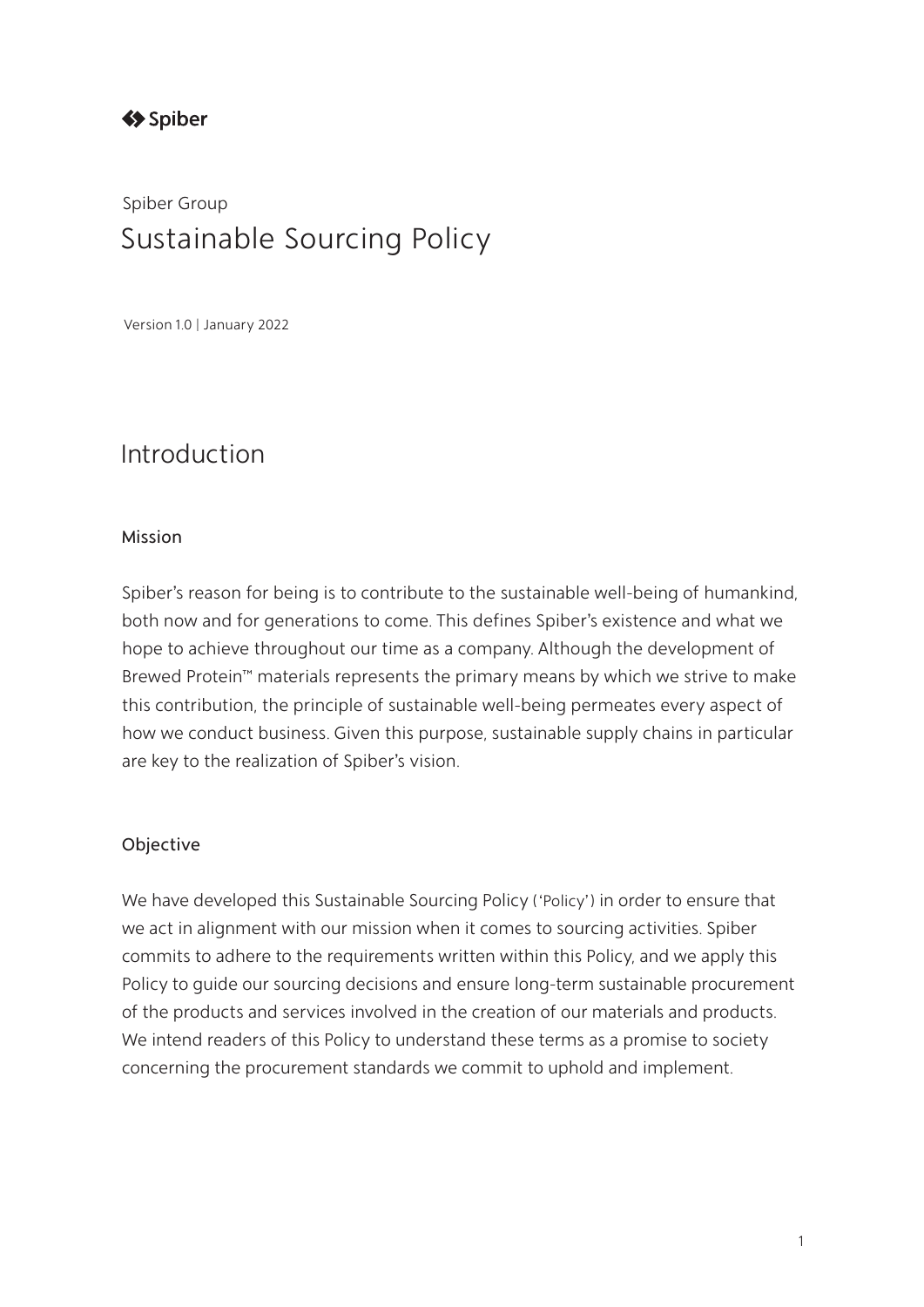Spiber's Policy focuses on the three pillars of sustainability: Environment, Social, and Governance (ESG) principles. It builds on and contributes to the implementation of widely-applicable and internationally-recognized standards for ethically, socially, and environmentally responsible conduct, including the International Labor Organization's conventions, the OECD Guidelines for Multinational Enterprises, the United Nations Guiding Principles on Business and Human Rights, and the United Nations Sustainable Development Goals (SDGs).

Maintaining transparency within business activities is essential to achieving Spiber's mission, while also being a crucial tool for understanding sustainability risks and opportunities throughout the different regions in which we conduct business. As these risks and opportunities are dependent on factors such as geography, socioeconomic conditions, and stakeholder perception, building collaborative relationships with our suppliers and partners and promoting transparency allows us to create a cycle of feedback that helps better identify what society and our stakeholders deem as sustainable.

This is why we aim to maintain high traceability within our supply chains, so that we can identify our relationships and stakeholders.

Note that if the standards outlined in our Policy differ from the laws and regulations that govern the countries or regions in which our suppliers operate, we follow the higher standard. Where national or regional laws and regulation and Spiber's standards are in conflict, we respect laws and regulations while striving to honor the higher standard. This means we anticipate cooperation between Spiber and suppliers to design and implement a parallel means to achieving the spirit of the higher standard while striving to create positive change within the respective supply chains or regions when the conflict creates unacceptable conditions within our supply chain.

#### Scope

This Policy applies to any supplier or manufacturer involved in the creation of Spiber's Brewed Protein™ polymer and Spiber's end products. This includes suppliers of goods and services used in Spiber's polymer and materials production, as well as manufacturers contracted to make end products (collectively referred to as "Suppliers" below).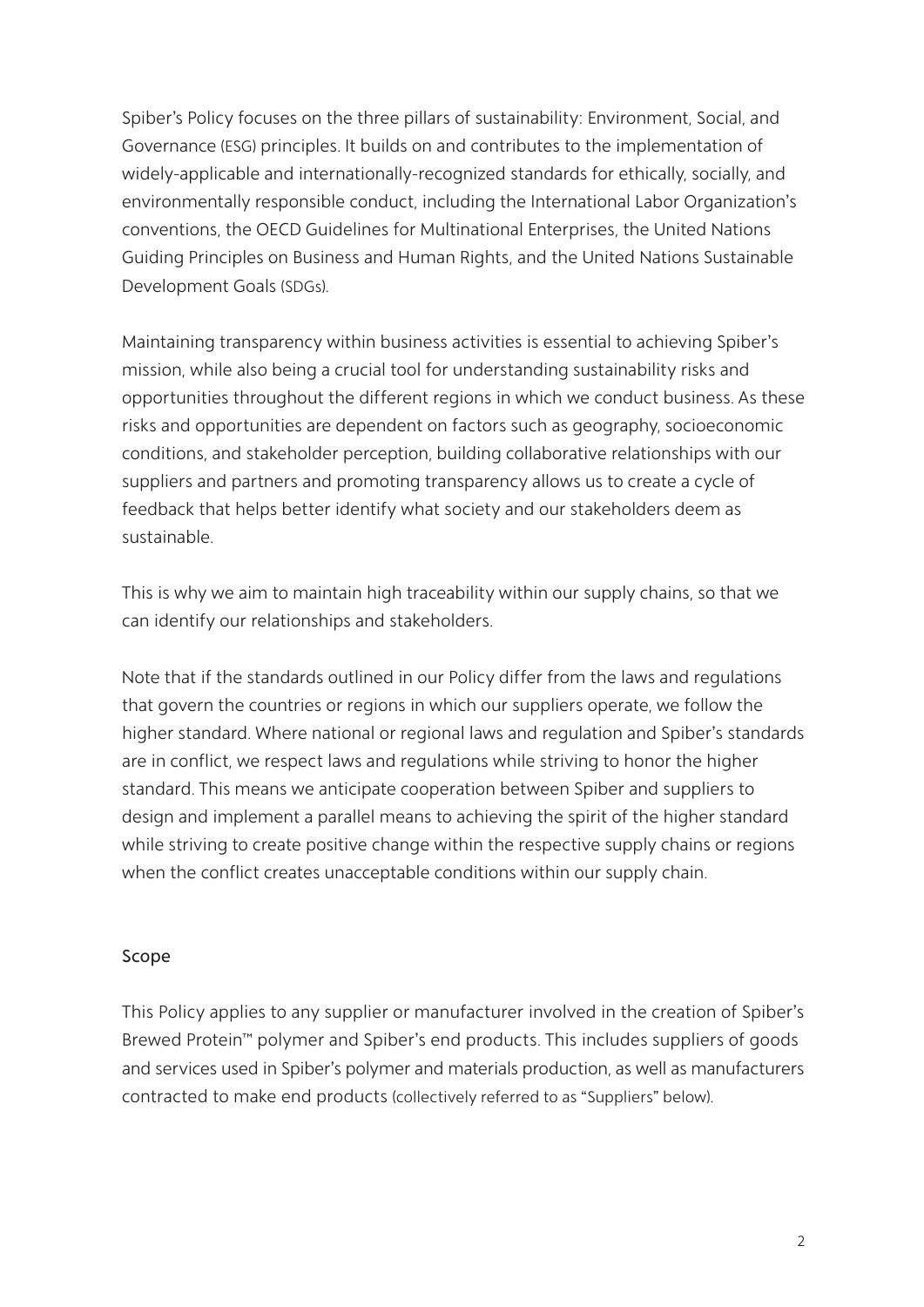At this stage, direct suppliers of Spiber are asked to commit to this Policy. For supply chains and materials with higher impact, we intend to implement dedicated policies and/or guidelines as well as initiatives to trace suppliers and address material issues, with the intent of reaching compliance with this Policy to point of origin. In such cases, we may seek the cooperation of suppliers or stakeholders with significant leverage within a supply chain to engage their upstream suppliers to implement the principles of this policy.

We welcome feedback on our sustainable sourcing efforts from all stakeholders of our supply chain.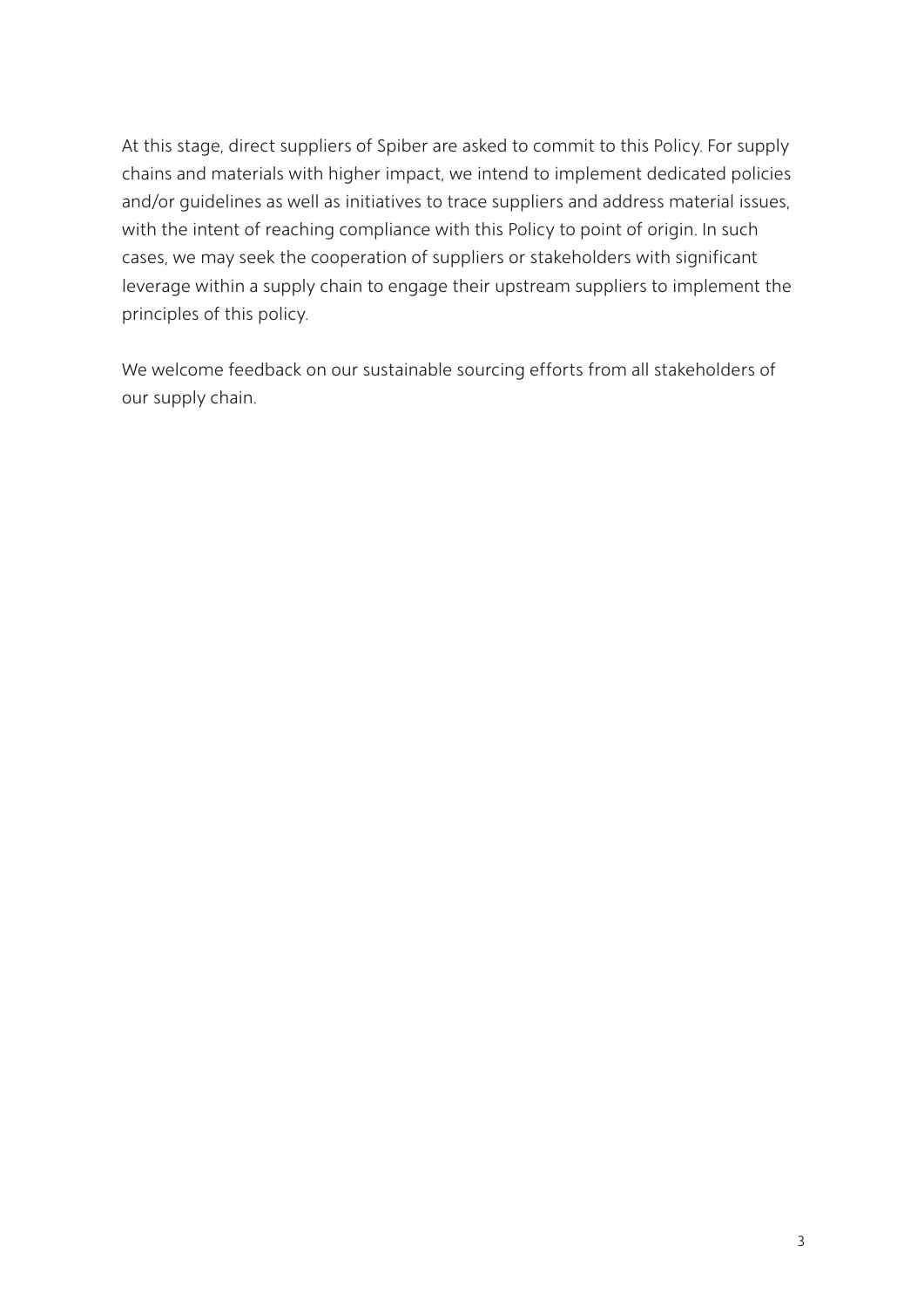| Introduction                                                         | 1                 |
|----------------------------------------------------------------------|-------------------|
| Mission                                                              | 1                 |
| Objective                                                            | 1                 |
| Scope                                                                | $\overline{2}$    |
| Human Rights & Labor                                                 | 6                 |
| 1.1 Human Rights                                                     | 6                 |
| 1.2 Land Rights                                                      | 6                 |
| 1.3 Remediation                                                      | 7                 |
| 1.4 Child Labor                                                      | 7                 |
| 1.5 Forced Labor                                                     | 7                 |
| 1.6 Remuneration                                                     | 8                 |
| 1.7 Freedom of Association                                           | 8                 |
| 1.8 Health and Safety                                                | 8                 |
| 1.9 Respect and Dignity                                              | 9                 |
| 1.10 Working Hours & Contracts                                       | 9                 |
| Environment                                                          | 9                 |
| 2.1 Environmental Management and Conservation                        | 9                 |
| 2.2 Protection of Legally Protected and High Conservation Value Land | 10                |
| 2.3 Environmental Transparency                                       | 10                |
| 2.4 Environmental Permits                                            | 11                |
| Governance                                                           | 11                |
| 3.1 Anti-Competition                                                 | 11                |
| 3.2 Business Integrity                                               | 11                |
| 3.3 Gifts and Hospitality                                            | 12                |
| 3.4 Transparency and Traceability                                    | $12 \overline{ }$ |
| 3.5 Complaint Mechanism & Protection                                 | 12                |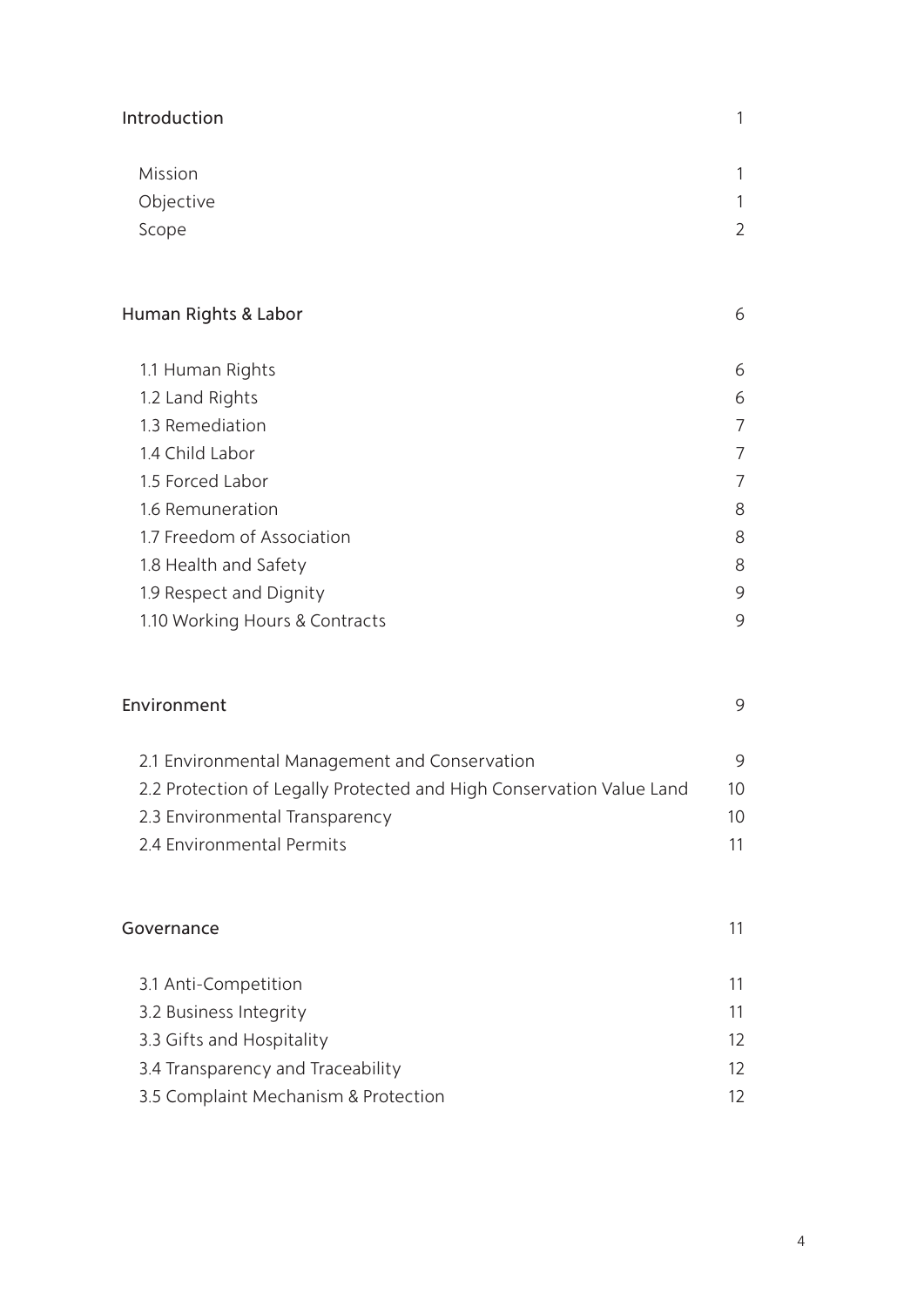| Compliance with this Policy                                                              | 12             |
|------------------------------------------------------------------------------------------|----------------|
| 4.1 Signing and Agreement<br>4.2 Evaluations and Assessments<br>4.3 Reporting Grievances | 12<br>13<br>13 |
| Appendix A – Definitions                                                                 | 14             |
| A-1 Human Rights Due Diligence                                                           | 14             |
| A-2 Environmental and Social Impact Assessment                                           | 14             |
| A-3 Free, Prior and Informed Consent                                                     | 15             |
| A-4 Family Farm Work - Parental Exception                                                | 16             |
| A-5 High Conservation Value Land                                                         | 16             |

# Policy for Suppliers

The following chapters list requirements which all Suppliers must comply with in order to enter or maintain business relationships with Spiber.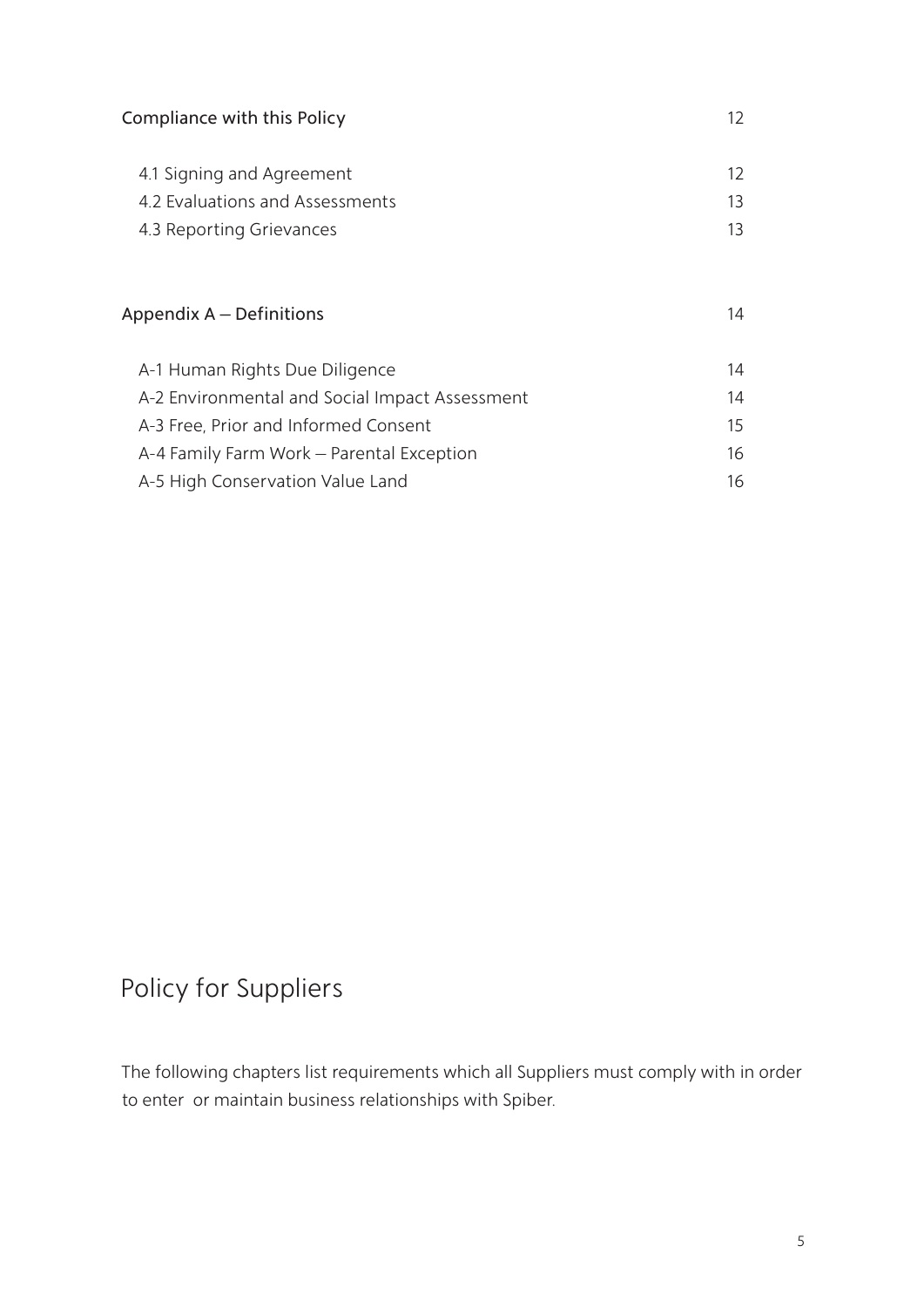# Human Rights & Labor

## 1.1 Human Rights

Human rights are respected at all times, which means infringement on the human rights of others is avoided and adverse human rights impacts are addressed in the unlikely event of occurrence. Even if an adverse human rights impact was not caused or contributed to through the Supplier's own activities, ways to prevent or mitigate adverse human rights impacts that are linked to a Supplier's business operations must be sought.

Adopting a human rights due diligence process for prevention and mitigation of adverse impacts (see Appendix A-1), and a grievance mechanism or reporting channel to address such occurrences are standardized procedures that are strongly recommended. In cases where such processes and/or mechanisms are not yet in place and are deemed necessary by Spiber, the Supplier will cooperate in good faith to set, disclose, and execute roadmaps for implementation.

## 1.2 Land Rights

Clear title to land and water in accordance with national practice and law is demonstrated for greenfield expansions. Transparent, consultative, and participatory processes with all relevant stakeholders that anticipate and address all relevant cumulative and induced effects of the proposed land use is further ensured via a publicly available Environmental and Social Impact Assessment (see Appendix A-2 for definitions).

Customary land ownership of local communities are to be respected and activities related to greenfield expansions on local people's land are to be subject to the principle of Free, Prior, and Informed Consent (FPIC, appendix A-3) of the affected local communities, including indigenous peoples.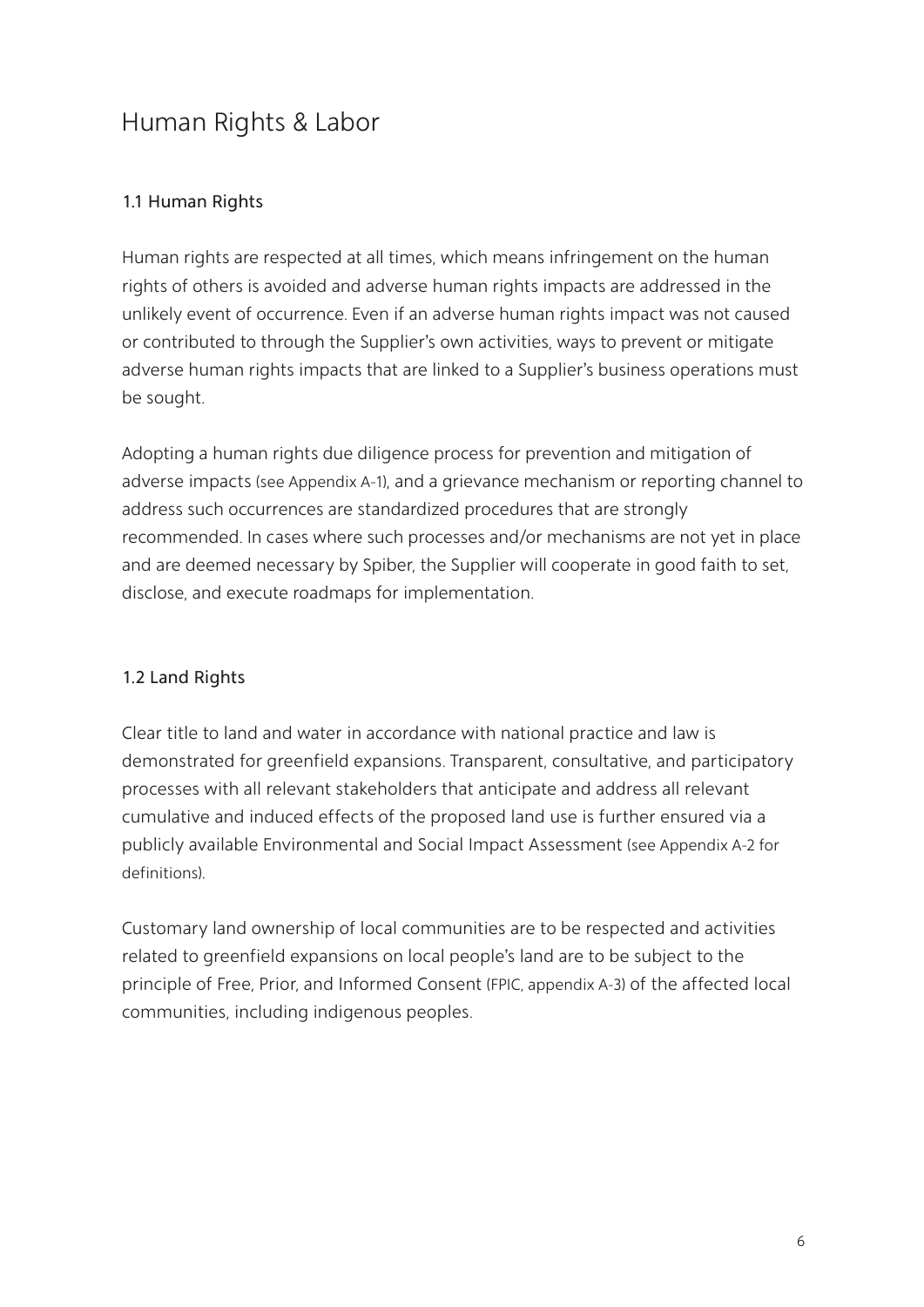## 1.3 Remediation

In case of direct or indirect causation or contribution to adverse human rights impacts, remediation and cooperation through legitimate processes is proactively provided. This includes constructive dialogue with those affected. For those that are vulnerable or subject to human rights infringements, refer to "4.3: Reporting Grievances".

## 1.4 Child Labor

Employed individuals are over the age of 15, the local legal minimum age for work, or are over the required age for compulsory education, whichever is highest. Legitimate workplace apprenticeship programs for educational benefit may be provided to younger individuals, given that they are consistent with Article 6 of ILO Minimum Age Convention No. 138, and light work may be engaged in given adherence to Article 7 of ILO Minimum Age Convention No. 138.

For cultural and socio-economic reasons, children under the minimum working age by national laws may further help their parents on farms as long as the corresponding standards by the ILO have been met. In short, it will be ensured that they are not forced to work, do not work long hours, and are not exposed to hazardous or heavy work. Work shall not prevent children from attending school or accessing other forms of education. Further details are outlined in Appendix A-4.

## 1.5 Forced Labor

No form of forced or compulsory labor is used. This includes any possible slave, forced, bonded, indentured, or compulsory prison labor, including services extracted from individuals under threat or without remuneration. Any contracts between our Suppliers and their employees clearly convey the conditions of employment in a language that is understood by the employee. In addition, there is no confiscation of workers' personal documents such as IDs, passports, or financial documents and cards as a condition of employment.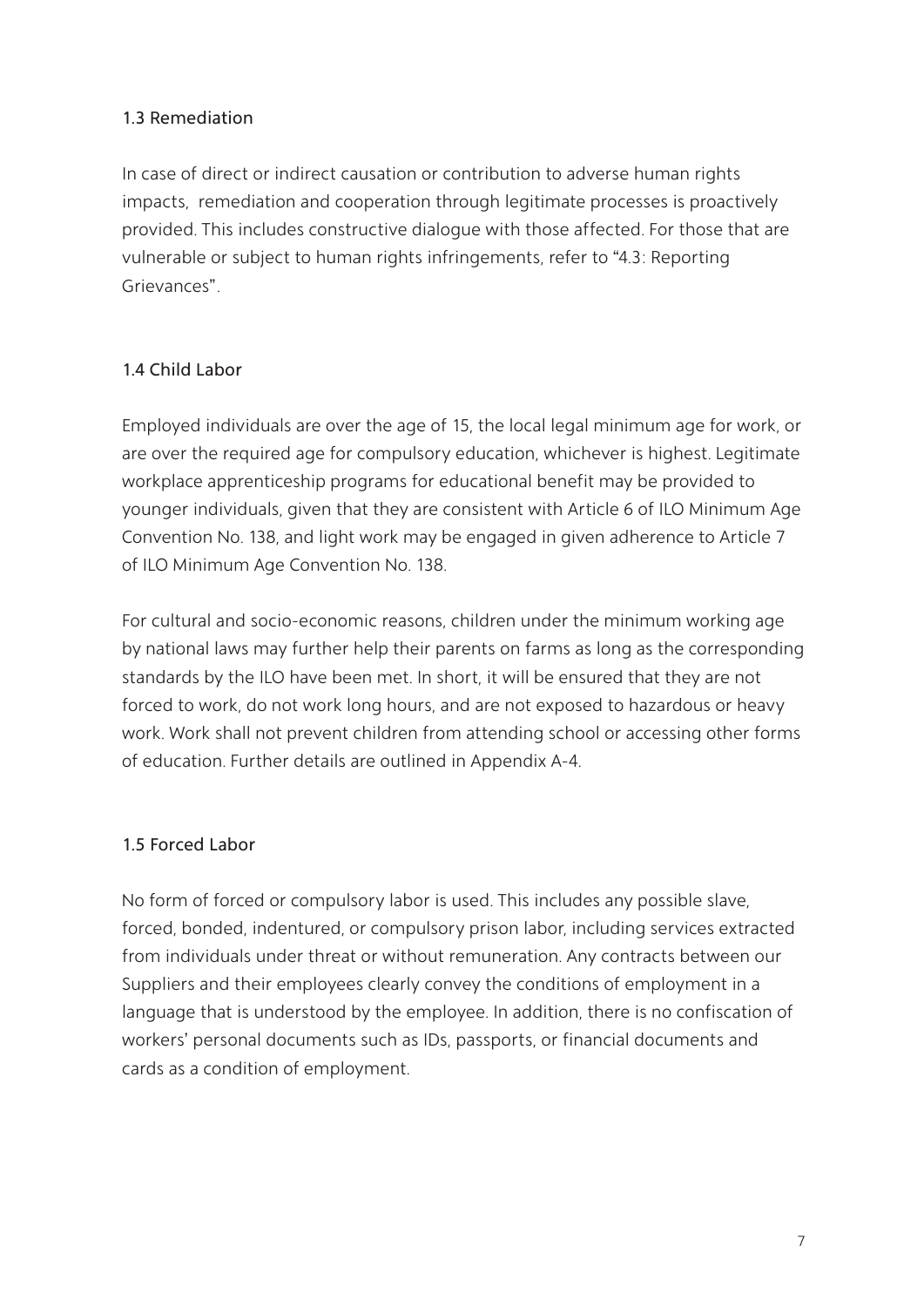#### 1.6 Remuneration

All workers are provided with appropriate wages as guided by the principles of equality of opportunity and non-discrimination against workers with respect to nationality, race, religion, gender, age, sexual orientation, disability, marital status, political affiliation, or any other status protected by applicable law.

All workers are provided with at least minimum wages based on national, regional, or local requirements at all times. In locations where the estimated living wage ̶ which can be calculated by standardized methods such as the Anker method ̶ is deemed by Spiber to have a significant gap with the legal minimum wage, the Supplier will cooperate in good faith to ensure that all workers are provided with at least a living wage.

In addition, wages will be paid in a timely manner and will not be deducted as a form of disciplinary measure, and all other deductions must have written consent from the worker. Deductions must not take place if the implication leads to a worker's salary going under minimum wage.

#### 1.7 Freedom of Association

The rights of all workers to associate with others and to establish or join trade unions and representative organizations of their own choosing are respected. Workers may join any organization and engage in collective bargaining without fear or retaliation, intimidation or harassment. Where the right to freedom of association or collective bargaining is restricted or scrutinized under law, we require the supplier to adopt a parallel means for workers to effectively promote and defend their labor rights and interests.

## 1.8 Health and Safety

All workers are provided with safe and healthy working environments that comply with all applicable legally mandated standards for workplace health and safety in the countries and communities in which the Supplier operates. Adequate steps are taken to prevent work-related injuries, accidents, and illnesses, including regular assessment and management of key risks.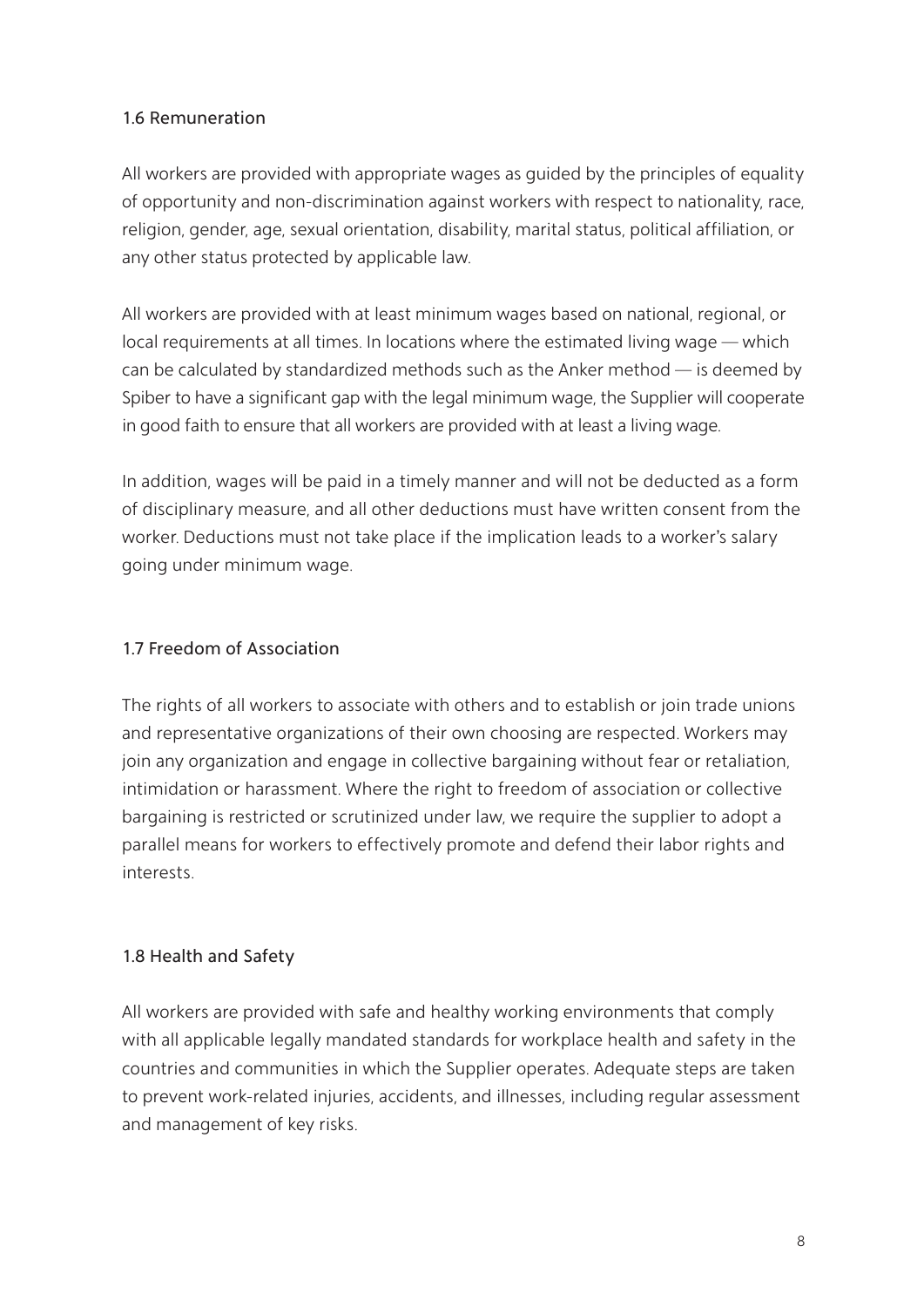## 1.9 Respect and Dignity

All workers are treated with respect and dignity. No form of psychological, physical, sexual, or verbal abuse, intimidation, or harassment is tolerated. There shall be no discrimination based on nationality, race, religion, gender, age, sexual orientation, disability, marital status, political affiliation, or any other status protected by applicable law.

## 1.10 Working Hours & Contracts

All workers are provided with contracts and reasonable working hours according to applicable laws and regulations. Workers are not required to work more than the regular and overtime hours allowed by the laws and regulations of the country or region where the workers are employed. Welfare is also provided according to the applicable laws and regulations for all workers.

The Supplier will not take advantage of irregular employment schemes to avoid obligations around employment contracts and social security laws and regulations. Such schemes or programs include labor-intensive or labor-only sub-contracting, forced or unmanaged remote or home working, and internships or apprenticeships with no actual intent of providing long-term value (such as technical skills, well-being, or regular employment) for the employee.

## Environment

## 2.1 Environmental Management and Conservation

All relevant laws and regulations relating to environmental protection are complied with, including the preservation of biodiversity on and around the Supplier's site. Based on ISO 14001:2015 or that of an equivalent standard, continuous improvements are made in environmental performance, and policies and procedures are in place to systematically identify, manage, reduce, and responsibly control, dispose of, or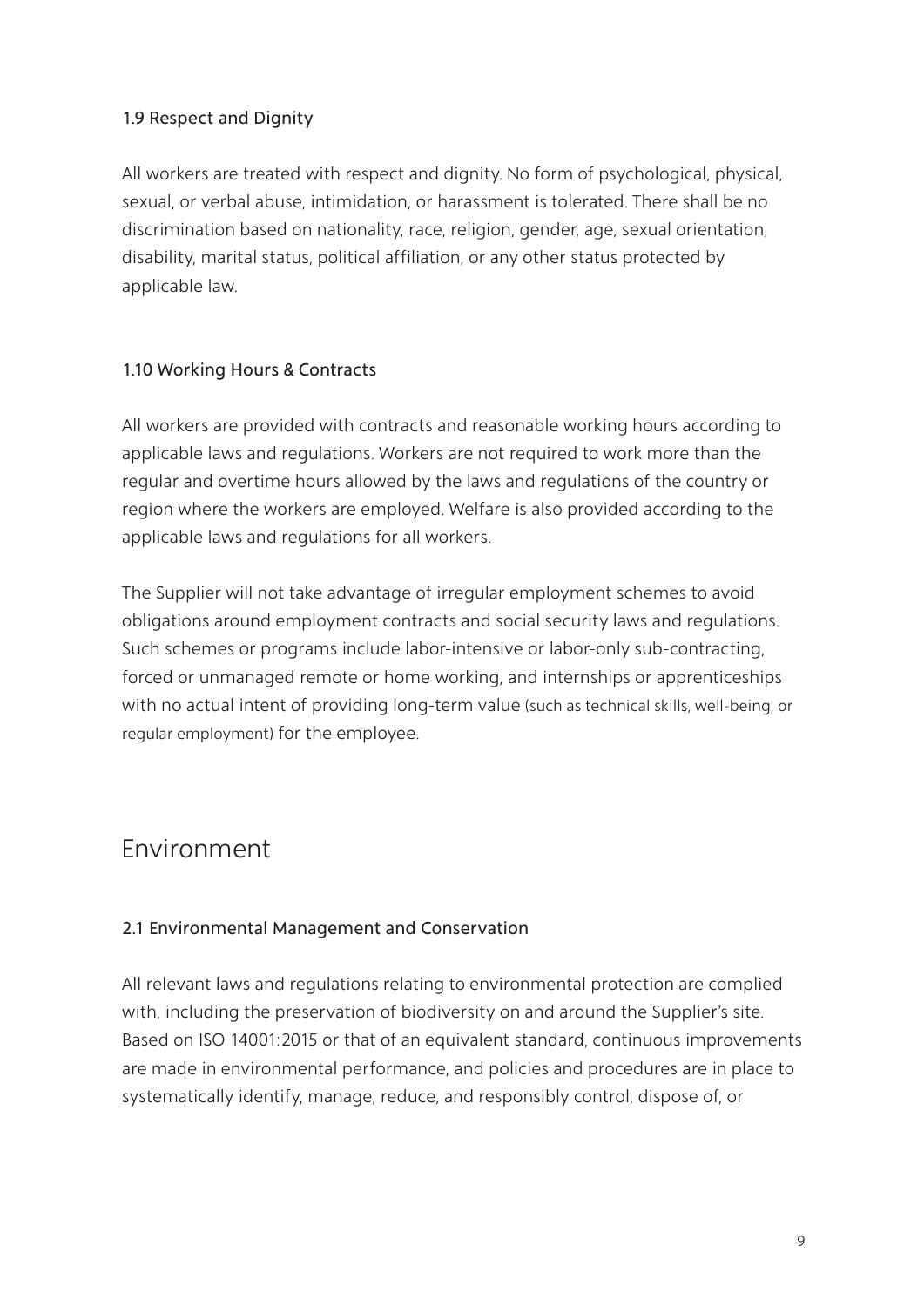recycle hazardous and non-hazardous waste, wastewater, stormwater, water consumption, air emissions, and energy consumption, where applicable.

If Spiber has proposals for ways our Suppliers can improve the environmental impact of their processes, the Supplier will consider them in good faith and engage constructively.

## 2.2 Protection of Legally Protected and High Conservation Value Land

Land is not exploited if it is internationally or nationally legally protected or classified as land of High Conservation Value (HCV, categories 1-6), and plans are in place to prevent future occurrences of doing so. If no HCV maps or databases are available, credible independently-derived evidence will be provided to demonstrate no HCV land is converted. Specifications for the six included HCV categories are described in Appendix A-5.

## 2.3 Environmental Transparency

Transparency is provided to Spiber, Spiber's customers and other relevant stakeholders concerning the environmental impacts of products and production processes, taking into account concerns about confidentiality and the protection of intellectual property rights. Such transparency could involve reporting on progress in improving environmental performance, as well as timely and adequate communication and consultation with the communities that are directly affected by the environmental policies of the Supplier.

To provide transparency on the environmental performance mentioned above, we strongly recommend implementing ESG or sustainability related commitments and/or KPIs, and disclosing a roadmap to showcase these potential improvements.

Existing Information regarding environmental impacts of products and services (including Life Cycle Assessment data of raw materials and production processes from upstream supply chains when available) will be provided to Spiber on request.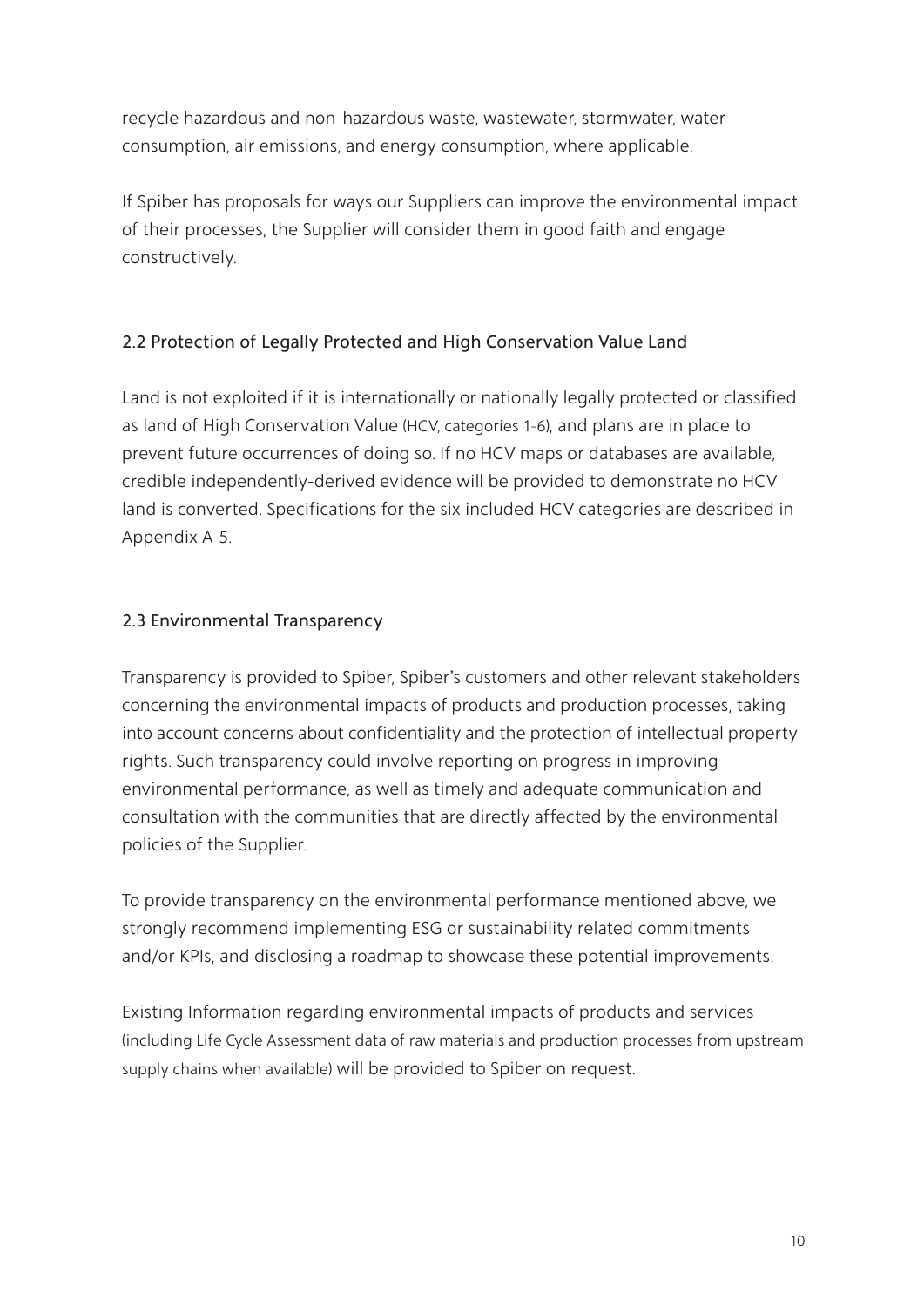In cases where such information requested by Spiber is not readily available for the Supplier to provide, the Supplier will cooperate in good faith with Spiber to identify and measure environmental impacts and to set, disclose, and implement commitments and/or KPIs with roadmaps to make such information available.

## 2.4 Environmental Permits

All applicable requirements for environmental licenses and permits are met, and the reporting requirements of said permits are complied with.

## Governance

## 3.1 Anti-Competition

Suppliers will refrain from entering into or carrying out anti-competitive agreements among competitors. This includes agreements to fix prices, make rigged bids, establish output restrictions or quotas, and share or divide markets by allocating customers, suppliers, or territories or lines of commerce.

## 3.2 Business Integrity

All forms of bribery to obtain or retain business are prohibited. This extends to any and all forms of corruption, extortion, or embezzlement, including illegal contributions to candidates for public office or to political parties or other political organizations. All applicable anti-corruption laws and regulations of relevant countries are abided by, including the Foreign Corrupt Practices Act (FCPA) and applicable international anti-corruption conventions. Adequate procedures are in place to prevent bribery in all its forms in all commercial dealings.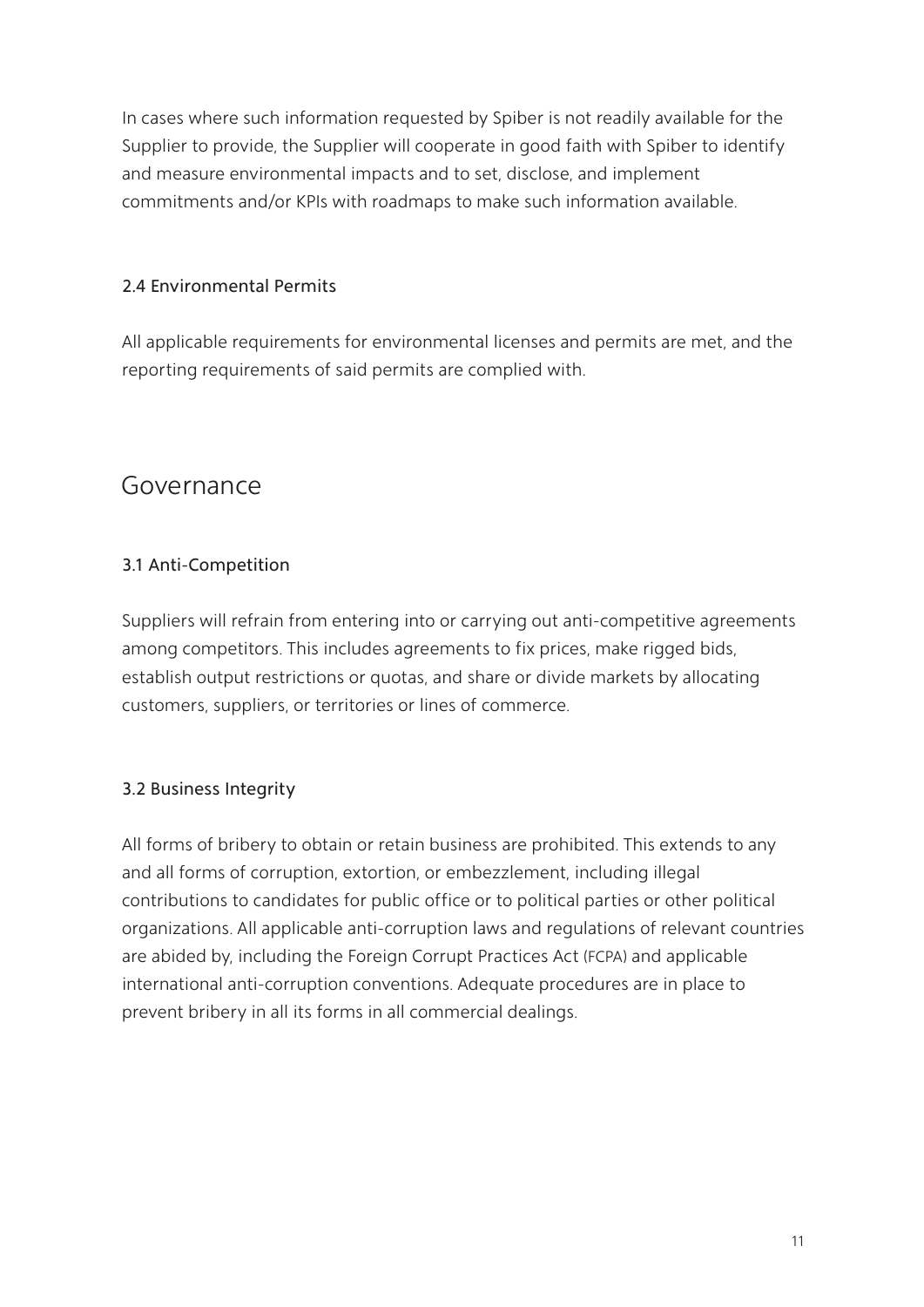## 3.3 Gifts and Hospitality

Any business entertainment or hospitality conducted by the Supplier is kept reasonable in nature, is performed solely for the purpose of maintaining good relationships, and is not intended to influence decisions regarding the awarding of contracts in any way. The exchange of gifts beyond gifts of incidental value, including cash or cash equivalents, is similarly prohibited. Any violations regarding this standard must be made known or duly recorded if they do take place.

## 3.4 Transparency and Traceability

Spiber intends to disclose as much information about its supply chain as possible, as it gets built. Suppliers will cooperate in good faith based on Spiber's requests to provide as much information and support as possible in order to allow effective tracing of materials and processes further down the chain. For this purpose, we ask for our suppliers to proactively manage and identify suppliers further upstream.

## 3.5 Complaint Mechanism & Protection

All workers are provided with a complaint mechanism where they can anonymously and safely voice concerns. The confidentiality of whistleblowers is protected and retaliation is prohibited.

## Compliance with this Policy

## 4.1 Signing and Agreement

All suppliers under the scope of this Policy will commit to this Policy or will demonstrate commitment through compliance with their internal codes of conduct or company policies that align with the standards described herein. Suppliers will provide documents attesting to compliance with this Policy if requested by Spiber.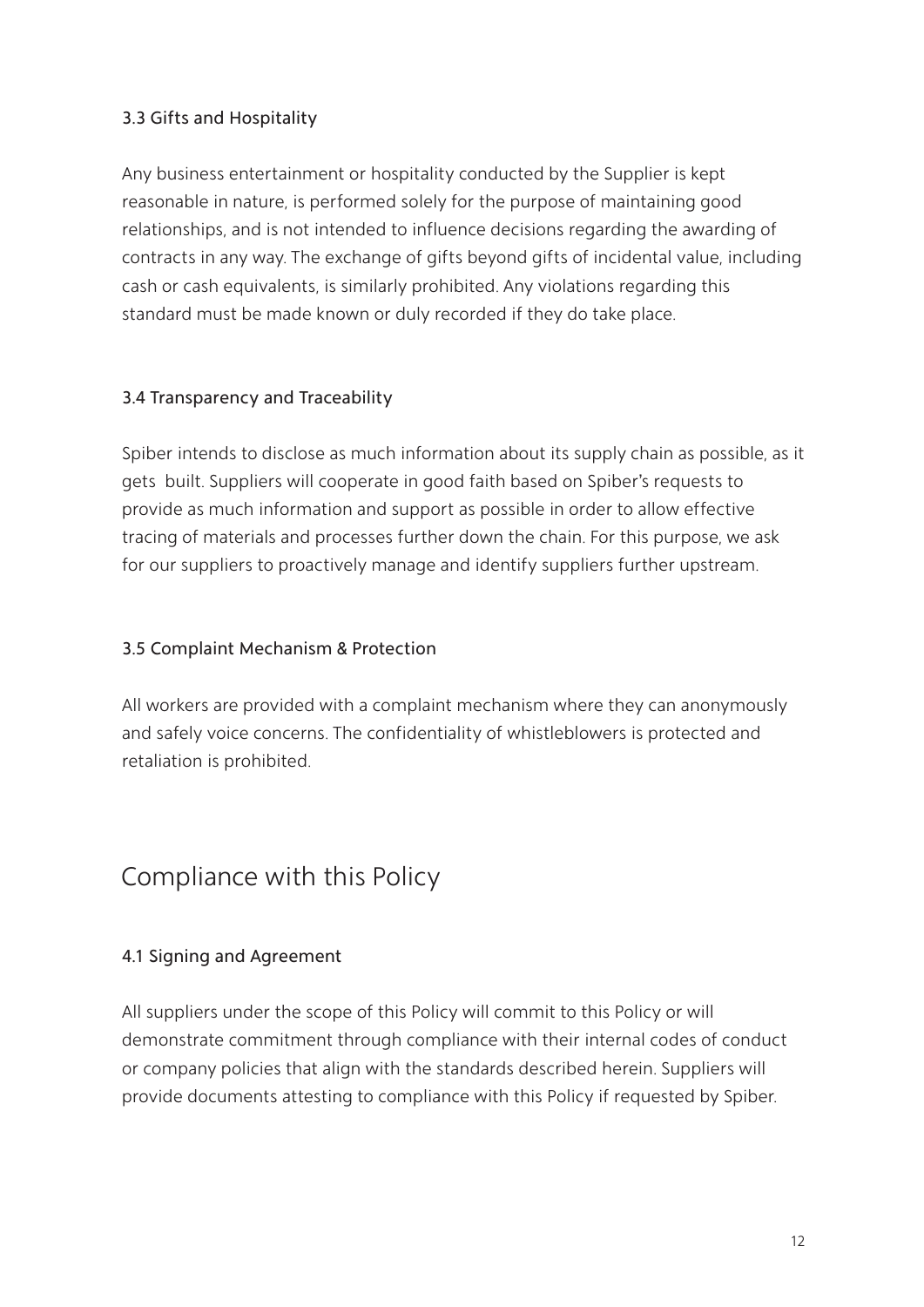Suppliers are not only required to comply with this Policy, but are highly encouraged to share, extend, and communicate the contents of this document with their own suppliers, with the intent of applying the standards in this policy back to the point of origin of raw materials.

## 4.2 Evaluations and Assessments

Suppliers will perform periodic evaluations of facilities and operations that provide goods or services to Spiber to ensure compliance with this Policy and the law. Suppliers will also permit Spiber and/or third parties designated by Spiber to evaluate Supplier's facilities and operations and assess Supplier's compliance with the applicable principles and requirements of the Policy when deemed necessary.

## 4.3 Reporting Grievances

Any breach of this Policy of which Suppliers are aware of must be reported immediately to allow for appropriate resolution.

Suppliers, their employees, workers, or contractors may report actual or suspected breaches of this Policy directly to Spiber or anonymously through our Grievance System. Spiber supports transparency and a culture of speaking up for suppliers and their workers. There will be no retaliation against those who report actual or suspected breaches.

In the case of reported grievances, Spiber will investigate relevant issues and discuss its findings with the Supplier. The Supplier shall cooperate with such investigations and provide access to any information when requested and within reason.

In the event of a confirmed breach of any item of this Policy at one or more facilities belonging to the Supplier, the Supplier may be requested to present a remediation plan with defined milestones to be signed by both parties. If the Supplier does not present this plan or does not demonstrate steps towards resolution and improvement according to an agreed-upon timeline, Spiber will take action towards termination of its business relations with the Supplier.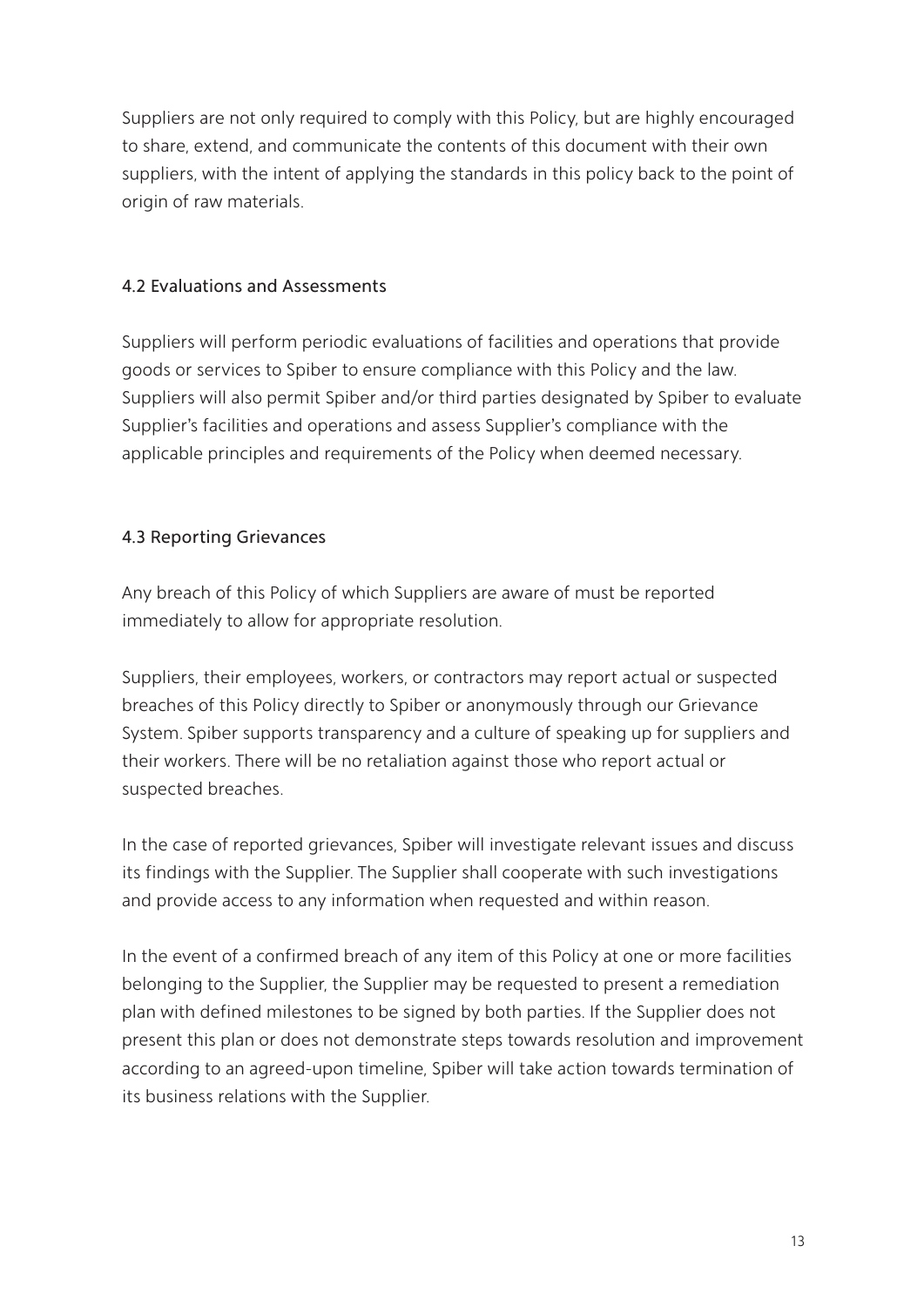# Appendix A – Definitions

## A-1 Human Rights Due Diligence

Human Rights Due Diligence (HRDD) is a process that was referred to by the United Nations Guiding Principles (UNGPs) as a standard action to respect human rights. According to the OHCHR (Office of the United Nations High Commissioner for Human Rights), HRDD is an ongoing management process that a sizable and/or respected enterprise shall take on to ensure the respect of human rights within their business. A common HRDD process will look like the following:

- 1. Identify and assess impacts within business activities to understand the extent and severity of human rights risks;
- 2. Act to prevent and mitigate the identified human rights risks, especially through the integration of human rights in existing internal resources and processes;
- 3. Monitor and track the effectiveness of the actions taken;
- 4. Appropriately communicate and report on how human rights impacts were addressed and the results/performance of such actions.

In reality, the gravity and scale of the HRDD process will change according to factors such as the size, industry, organizational structure, and timeline/circumstances of the enterprise. The positioning of the enterprise within a given context such as industry, supply chain, and financial stability may also determine how the 4 steps above are implemented.

## A-2 Environmental and Social Impact Assessment

Environmental and Social Impact Assessment (ESIA) is a tool to provide environmental and social information for decision-makers who authorize/manage land expansion projects. It enables local socio-economic and environmental issues to be taken into account during all phases of project design and implementation.

Although the details of an ESIA vary based on the nature and scale of the operations, an ESIA should include at least the following stages: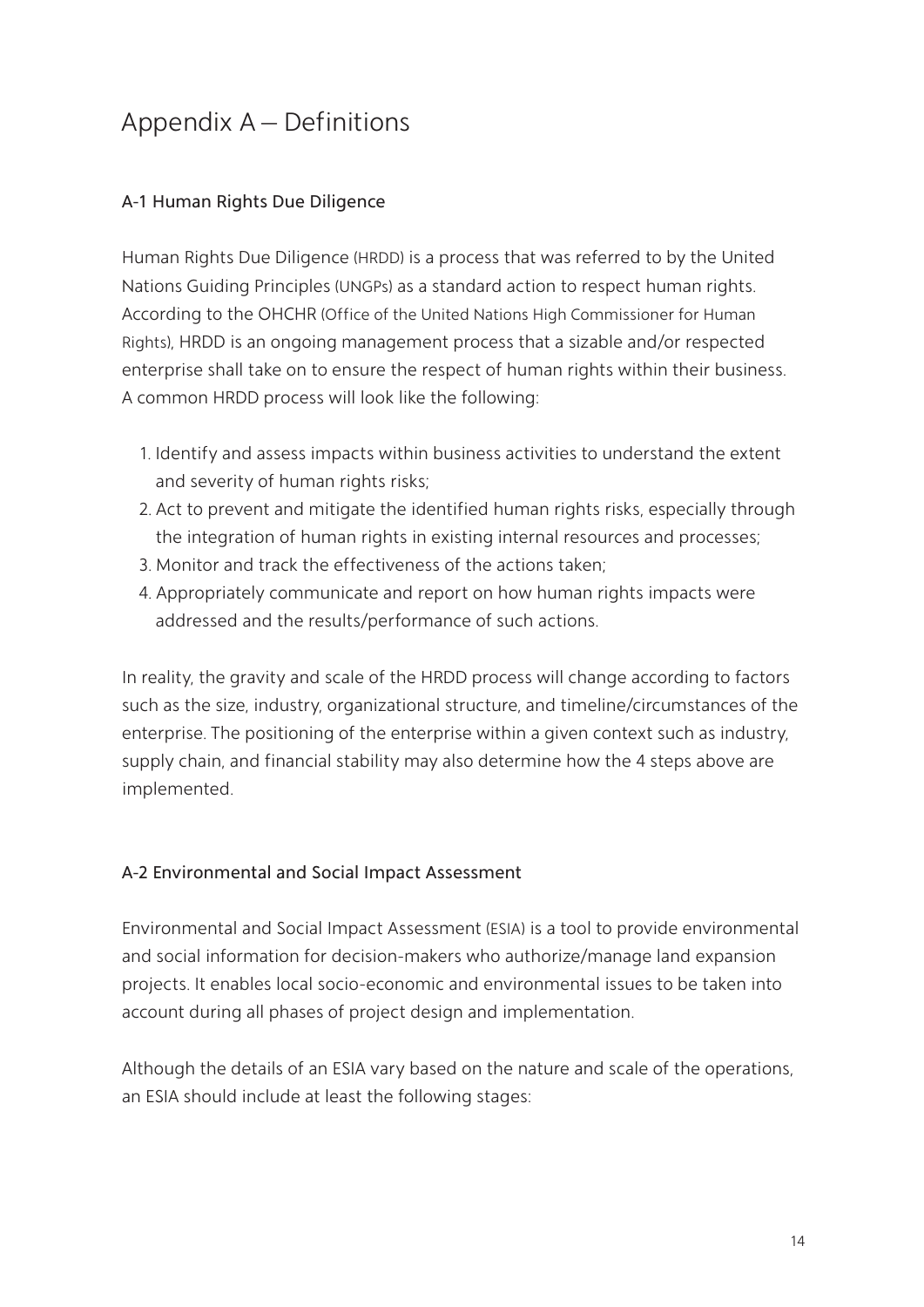- 1. Screening and scoping to identify areas and community potentially affected by the potential impacts;
- 2. Identify the potential impacts;
- 3. Consider alternatives;
- 4. Identify appropriate mitigation measures (to avoid, minimize, or compensate risk);
- 5. Monitor and evaluate the measures and their actions.

In the absence of relevant national legislation regarding the carrying out of an ESIA, it is recommended to follow the guidelines from IFC or the WBCSD.

## A-3 Free, Prior, and Informed Consent

The definition of Free, Prior, and Informed Consent (FPIC) can be given as follows:

Free: Implies no coercion, intimidation, or manipulation;

Prior: Implies consent has been sought sufficiently in advance of any commencement of activities and with respect for the time-based requirements of the consultation processes;

Informed: Implies that information is provided that covers the following:

- Nature, size, duration, reversibility, and scope of any projects;
- Reason or purpose of the project;
- Location of areas that will be affected;
- A preliminary assessment of the possible economic, social, cultural, and environmental impacts (positive and negative), including potential risks and benefits;
- Personnel likely to be involved in the implementation of the project.

Consent: Parties must establish a dialogue allowing them to identify appropriate and workable solutions in an atmosphere of mutual respect and full and equitable participation with ample time to reach decisions. This process may include the option of withholding consent. Potentially affected people must be able to participate through their own freely chosen representatives and customary and other institutions. The participation of women, youth, and children are preferable where appropriate.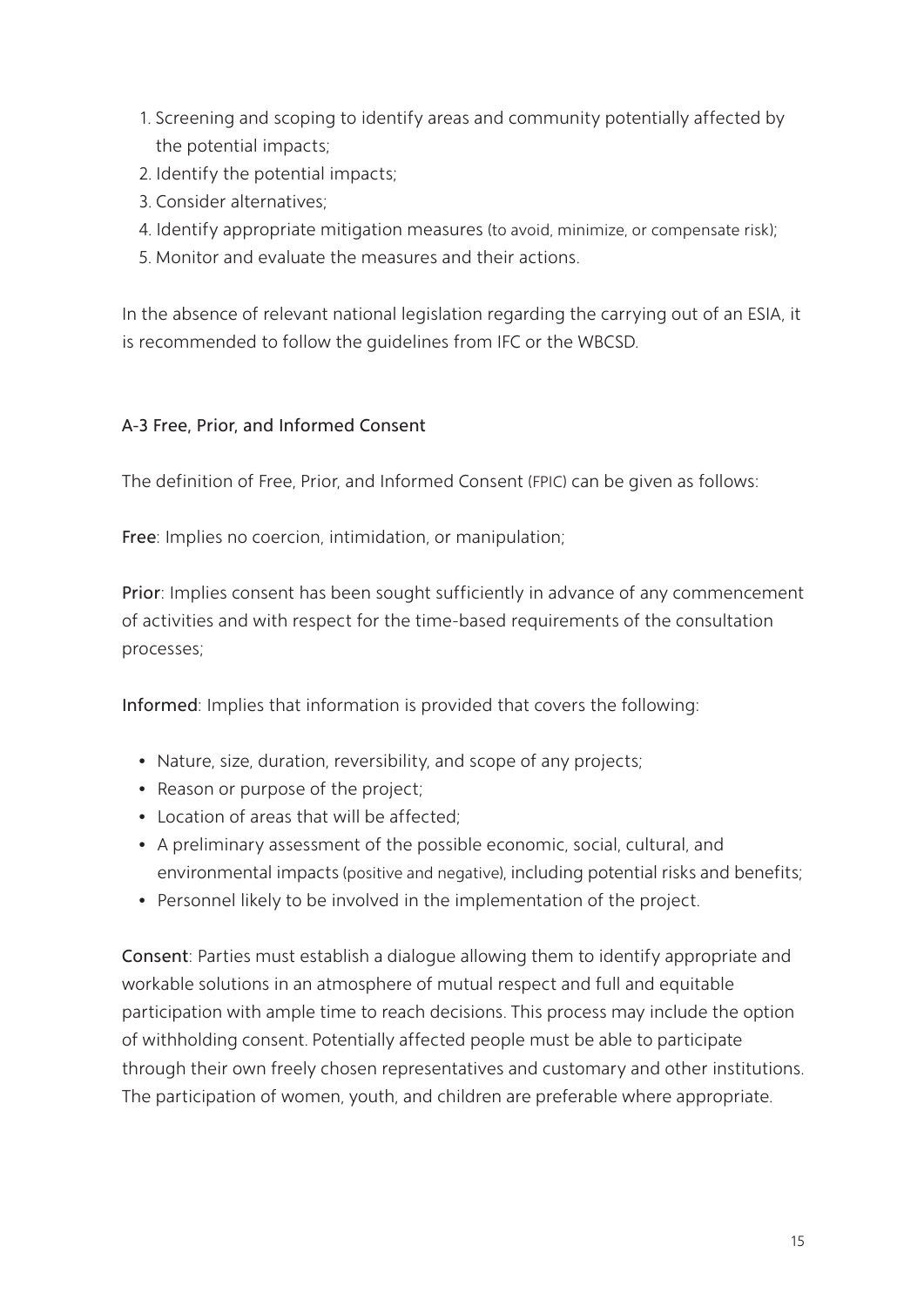#### A-4 Family Farm Work – Parental Exception

In accordance with international labor standards, a minor between the age of 12 and 15 may work, in parallel with studying, on a farm owned or operated by their parent or person standing in place of their parents [a guardian] as long as the following conditions are met:

- The minor freely reports their wish to help and learn at the family farm if interviewed outside the farm;
- Work takes place outside of schooling;
- Work is supervised at all times by a parent or guardian;
- Work does not take place at night and does not consist of heavy lifting duties or hazardous work conditions, defined as:
	- ◦ Operating or assisting to technically operate any type of machine, including tractors and power engines;
	- Felling, bucking, skidding, loading, or unloading timber;
	- ◦ Working from a ladder or scaffold (painting, repairing, or building structures, pruning trees, picking fruit, etc.) at a height of over 2 meters;
	- ◦ Working in a confined space (such as a silo or a storage space designed to contain an oxygen deficient or toxic atmosphere);
	- Handling or applying any type of agricultural chemicals;
- The above requirements apply as well to apprentices and students that can be present on farms in the context of agricultural schools.

## A-5 High Conservation Value Land

High Conservation Values (HCVs) are biological, ecological, social, or cultural values which are considered outstandingly significant or critically important, at the national, regional, or global level. Land that could be defined as HCV land according to any of the following HCV values (as defined by the HCV Resource Network) is excluded from exploitation and development.

• HCV 1 – Species diversity: Concentrations of biological diversity including endemic species, and rare, threatened, or endangered species, that are significant at global, regional, or national levels.